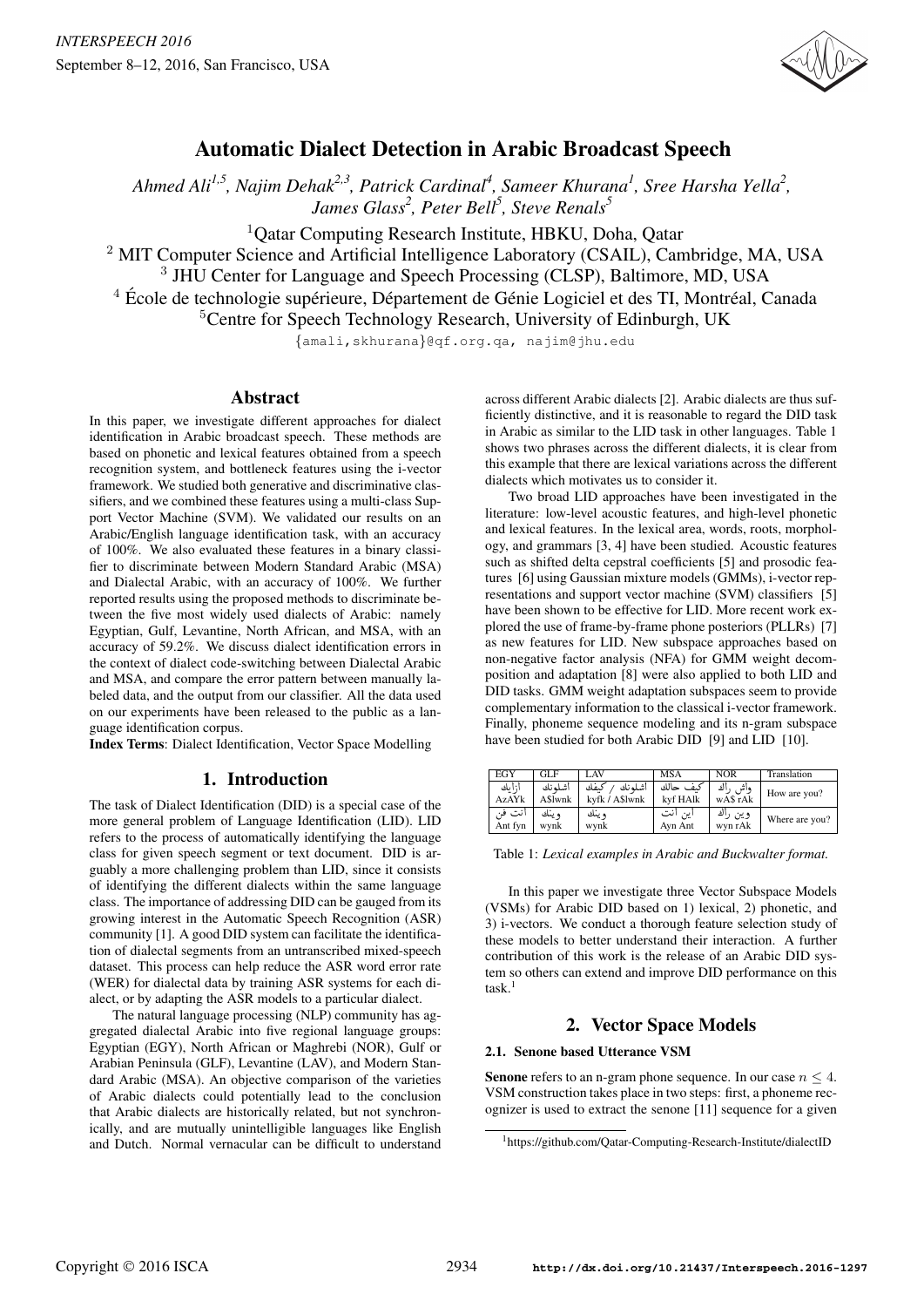speech utterance. The phoneme sequence is obtained by automatic vowelization of the training text, followed by vowelization to phonetization (V2P). The 36 chosen phonemes cover all the dialectal Arabic sounds. Further details about the speech recognition pipeline, training data, and phoneme set is given in [12]. For the phoneme sequence, we process the phoneme lattice, and obtain the one-best transcription, ignoring silences as well as noisy silences. Each speech utterance  $(u)$  is then represented as a high dimensional sparse vector  $(\vec{u})$ :

$$
\vec{u} = (A(f(u, s_1)), A(f(u, s_2)), \dots, A(f(u, s_d))), \quad (1)
$$

where  $f(u, s_i)$  is the number of times a senone  $s_i$  occurs in the speech utterance  $u$ , and  $A$  is the scaling function. We experiment with both an identity scaling function and  $tf.idf$  scaling function, commonly used in the field of Natural Language Processing [13] to downweight the contribution of the words (in our case senones) that occur in almost all documents (in our case utterances), as these words (senones) do not provide any discriminative information about the documents (utterances).

The vector space is then represented by the matrix,  $U_s \in$  $\mathbb{R}^{d \times N}$  (see Fig 1). This approach and the notation used to define a VSM is directly inspired by the seminal works in the area of VSM of Natural Language in [14, 15, 16] and in LID [17].

$$
\mathbf{U}_{\mathbf{s}} = \begin{bmatrix} \begin{array}{cccc} u_1 & u_2 & \dots & u_N \\ s_1 & A(f(s_1, u_1) & A(f(s_1, u_2) & \dots & A(f(s_1, u_N)) \\ A(f(s_2, u_1) & A(f(s_2, u_2) & \dots & A(f(s_2, u_N)) \\ \vdots & \vdots & \ddots & \vdots \\ A(f(s_d, u_1) & A(f(s_d, u_2) & \dots & A(f(s_d, u_N)) \end{array} \end{bmatrix}
$$

Figure 1: *Senone-based utterance VSM. Column vectors of the matrix correspond to the speech utterance vector representation formed using equation 1.* d *is the size of the senone dictionary, and* N *is the total number of speech utterances in the dialectal speech database.*

#### 2.2. Word based Utterance VSM

The word-based utterance VSM  $(\mathbf{U}_{\mathbf{w}})$  is constructed in two steps in a manner similar to the senone features: An ASR system is used to extract the word sequence for each utterance in the speech database. Details about the ASR system can be found in  $[12]$ . Each speech utterance  $(u)$  is then represented as a high-dimensional sparse vector  $(\vec{u})$ :

$$
\vec{u} = (A(f(u, w_1)), A(f(u, w_2)), \dots, A(f(u, w_{d'}))), \quad (2)
$$

where  $f(u, w_i)$  is the number of times a word  $w_i$  occurs in the speech utterance  $u$  and  $A$  is the scaling function which has the same interpretation as for  $U_s$  (above). Vocabulary size was 55k. The tri-gram dictionary size was 580k which we used to construct the word based VSM

#### 2.3. i-vector-based Utterance VSM

#### *2.3.1. Bottleneck Features (BN)*

Recently, bottleneck features extracted from an ASR DNNbased model were applied successfully to language identification [18, 19, 20]. In this paper, we used a similar bottleneck features configurations as in our previous ASR-DNN system for MSA speech recognition [21]. This system is based on two successive DNN models. Both DNNs use the same setup of 5 hidden sigmoid layers and 1 linear BN layer, and they were both based on tied-states as target outputs. The senone labels of dimension 3040 are generated by a forced alignment from an HMM-GMM baseline trained on 60 hours of manually transcribed Al-Jazeera MSA news recordings [12]. The input to the first DNN consists of 23 critical-band energies that are obtained from Mel filter-bank. Pitch and voicing probability are then added. 11 consecutive frames are then stacked together. The second DNN is used for correcting the posterior outputs of the first DNN. In this architecture, the input features of the second DNN are the outputs of the BN layer from the first DNN. Context expansion is achieved by concatenating frames with time offsets of -10, -5, 0, 5, and 10. Thus, the overall time context seen by the second DNN is 31 frames.

#### *2.3.2. Modeling*

An effective and well-studied method in language and dialect recognition is the i-vector approach [8, 22, 5]. The i-vector involves modeling speech using a universal background model (UBM) – typically a large GMM – trained on a large amount of data to represent general feature characteristics, which plays a role of a prior on how all dialects look like. The i-vector approach is a powerful technique that summarizes all the updates happening during the adaptation of the UBM mean components to a given utterance. All this information is modeled in a low dimensional subspace referred to as the total variability space. In the i-vector framework, each speech utterance can be represented by a GMM supervector, which is assumed to be generated as follows:

$$
M = u + Tv
$$

Where  $u$  is the channel and dialect independent supervector (which can be taken to be the UBM supervector),  $T$  spans a low-dimensional subspace and  $v$  are the factors that best describe the utterance-dependent mean offset. The vector  $v$  is treated as a latent variable with the i-vector being its maximuma-posteriori (MAP) point estimate. The subspace matrix  $T$  is estimated using maximum likelihood on large training dataset. An efficient procedure for training and for MAP adaptation of ivector can be found in [23]. In this approach, the i-vector is the low-dimensional representation of an audio recording that can be used for classification and estimation purposes. In our experiments, the UBM was a GMM with 2048 components, BN features were used, and the i-vectors were 400-dimensional.

In order to maximize the discrimination between the different dialect classes in the i-vector space, we combine Linear Discriminant Analysis (LDA) and Within Class Co-variance Normalization [5]. This intersession compensation method has been used with both SVM [5] and cosine scoring [8].

### 3. Dataset

#### 3.1. Train Data

The training corpus was collected from the Broadcast News domain in four Arabic dialects (EGY, LAV, GLF, and NOR) as well as MSA. Data recordings were carried out at 16Khz. The recordings were segmented to avoid speaker overlap, removing any non-speech parts such as music and background noise. More details about the training data can be found in [8]. Although the test database came from the same broadcast domain, the recording setup is different. The test data was downloaded directly from the high quality video server for Aljazeera (bright-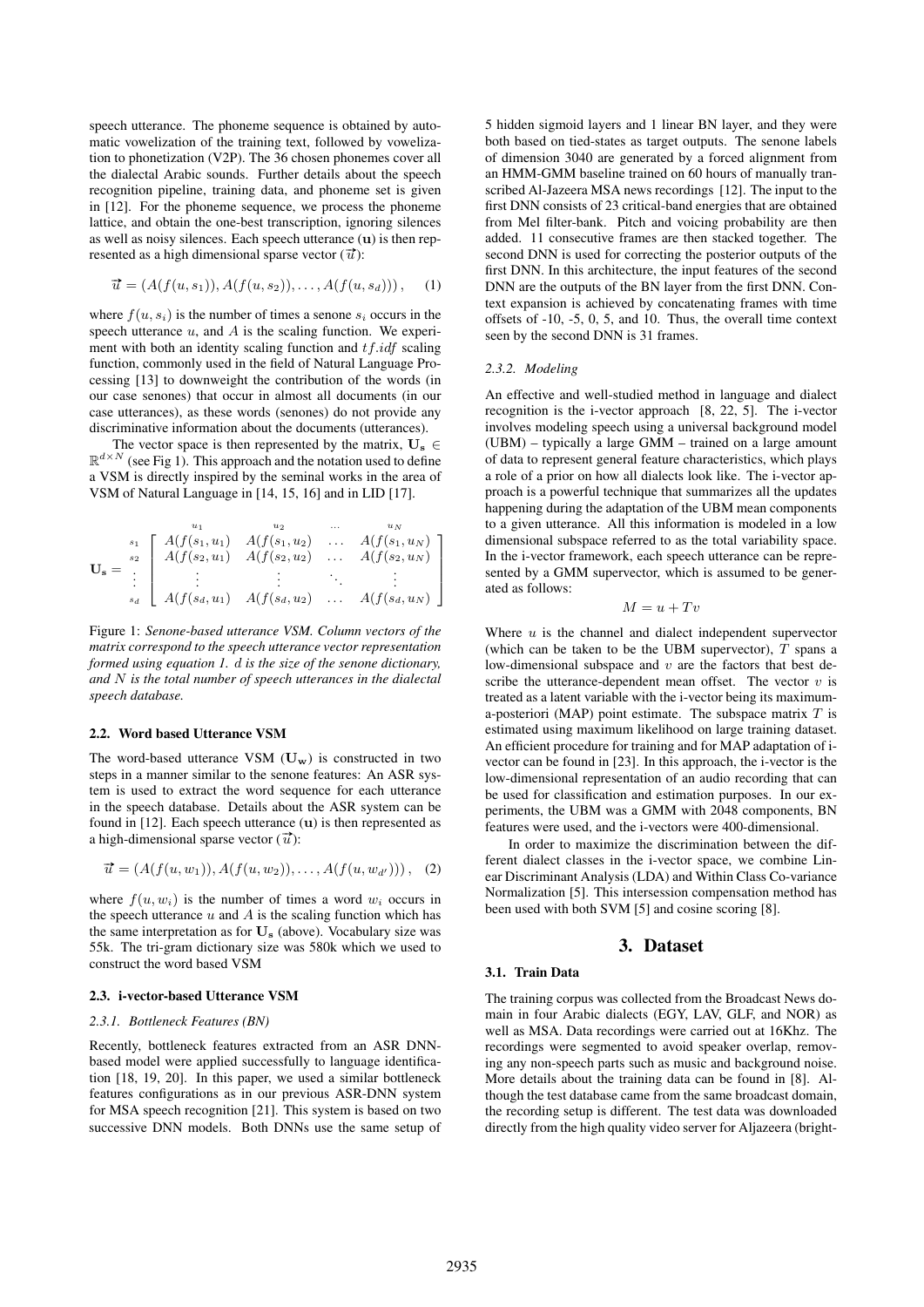cove) over the period of July 2104 until January 2015, as part of QCRI Advanced Transcription Service (QATS) [24].

| Data  |    |     |    |   | EGY GLF LAV NOR MSA ENG |    |
|-------|----|-----|----|---|-------------------------|----|
| Train | 13 | 9.5 | 11 | 9 | 10                      | 10 |
| Test  |    |     |    |   |                         |    |

Table 2: *Number of hours of speech available for each dialect.*

### 3.2. Test Data

The test set was labeled using the crowdsource platform Crowd-Flower, with the criteria to have a minimum of three judges per file and up to nine judges, or 75% inter-annotator agreement (whichever comes first). More details about the test set and crowdsourcing experiment can be found in [25]. The test set used in this paper differs from that used in [8] for two reasons: First, the crowdsourced data is available to reproduce the results, and thus can be used as a standard test set for Arabic DID; second, the new test set has been collected using different channels, and recording setup compared to the training data, which makes our experiments less sensitive to channel/speaker characteristics.

The train and test data can be found on the QCRI web por- $\text{tal}^2$ . Table 2 and Table 3 present some statistics about the train and the test data.

| Data |  |                 |                                | EGY GLF LAV NOR MSA ENG |        |
|------|--|-----------------|--------------------------------|-------------------------|--------|
|      |  |                 | Train 1720 1907 1059 1934 1820 |                         | - 1649 |
| Test |  | 315 348 238 355 |                                | 265                     | 452    |

Table 3: *Number of speech utterances for each dialect.*

## 4. Experiments

### 4.1. Choosing the Best Classifier

We first studied the best classification approach for the DID task from a set of two generative models: n-gram language model [26] and Naive Bayes [27], and two discriminative classifiers: linear SVM [28] and Maximum Entropy [29]. We measured the performance of each model on the DID task, in the word or lexical-based utterance vector space, which is constructed using the approach mentioned in section 2, using identity scaling function A, and performing no dimensionality reduction. Hence, the dimensionality of an utterance vector,  $\vec{u}$ , is the same as the size of the lexicon, which in our case was 55k. Results can be seen in table 4. As the linear SVM performs the best, it is our choice of classifier for the rest of the experiments.

#### 4.2. Feature Selection Study

Here we examine the dialect information captured by the three utterance VSMs explained in section 2. We also explore the concatenation of the utterance vector representations, and report the results in Tables 5 and 6. Details about the terms in the results table are given below:

•  $U_w^i$ : Refers to the utterance VSM in which each utterance is represented by a vector given by equation 2, where  $A$  is chosen to be the identity function. The bases

| Model                 | ACC      | PRC.     | RCL.     |
|-----------------------|----------|----------|----------|
| n-gram Language Model | 40.4%    | $40.2\%$ | 41.3%    |
| Naive Bayes           | 37.9%    | 37.5%    | 50.2%    |
| Max Ent               | 40%      | 40%      | $40.6\%$ |
| <b>SVM</b>            | $45.2\%$ | 44.8%    | $45.4\%$ |

Table 4: *Performance of different classifiers using lexical features, with lexicon size of 55K. ACC, PRC and RCL correspond to accuracy, precision and recall on the test set.*

of the vectors are the words in the lexicon. SVD is used to reduce the dimensionality of the utterance Vector Space from 55k originally, to 300, 600, 1200, 1600 at which point increase the gain in the classification performance tends to saturate.

- $\mathbf{U}_{\mathbf{w}}^{\mathbf{tf.}\mathbf{idf}}$ : Same as the previous Utterance VSM, except that  $A$  is chosen via  $tf.idf$  [13] instead of identity function, which gives us significant improvement in accuracy over the previous vector space.
- $U_s^i$ : Refers to the utterance VSM in which each utterance is represented by a vector given by equation 1, where A is chosen to be the identity function. Utterance vector bases corresponds to senones. Just as with the word-based utterance VSM, we use SVD on the vector space and experiment with different dimensions. The utterance Vector Space constructed using senone features is more discriminative than word-based Vector space.
- $\mathbf{U}_s^{\text{tf.idf}}$ : Refers to the same vector space as the previous one, except that  $A$  is chosen to be the  $tf.idf$  function. tf.idf, does not help in the case of senone features.
- Feature Combination: Combining the best senonebased utterance VSM,  $U_s^i(600d)$ , and the best lexicalbased utterance VSM,  $U_w^{t\bar{f}idf}(1200d)$ , to form a concatenated feature vector representation. SVD is performed to reduce the dimensions of the feature space. Feature combination does not help and hence we conclude that the two vector spaces are capturing similar information.
- $\mathbf{U}_{i\text{Vec}}^{\text{bnf}}$ : Refers to the utterance VSM, where each utterance is represented by a compact 400d i-vector (section 2.3). We use the bottleneck features to train the UBM, which is then used to extract the i-vector. We do not experiment with different i-vector dimensions and take the best dimension reported in [5] for the LID task. The i-vector feature space is significantly more discriminative than previously defined feature spaces.
- $\mathbf{U}_{i\text{Vec}+\text{LDA}+\text{WCNN}}^{bnf}$ : Reducing the dimensionality of the i-vector space using LDA and performing WCNN has been reported to do well in LID tasks [5] and we use the same technique and see a significant improvement in the DID results.
- $U_{iVec+LDA+WCNN}^{bnf} + U_s^i(600d)$ : Finally we concatenate the best senone-based VSM with the best ivector-based VSM, to form a concatenated vector representation for each utterance and see slight improvements in the results. As the lexical and senone-based representations encode the same information about the dialect, we do not experiment with concatenated lexical and ivector representations.

<sup>2</sup>http://alt.qcri.org/resources/ArabicDialectIDCorpus/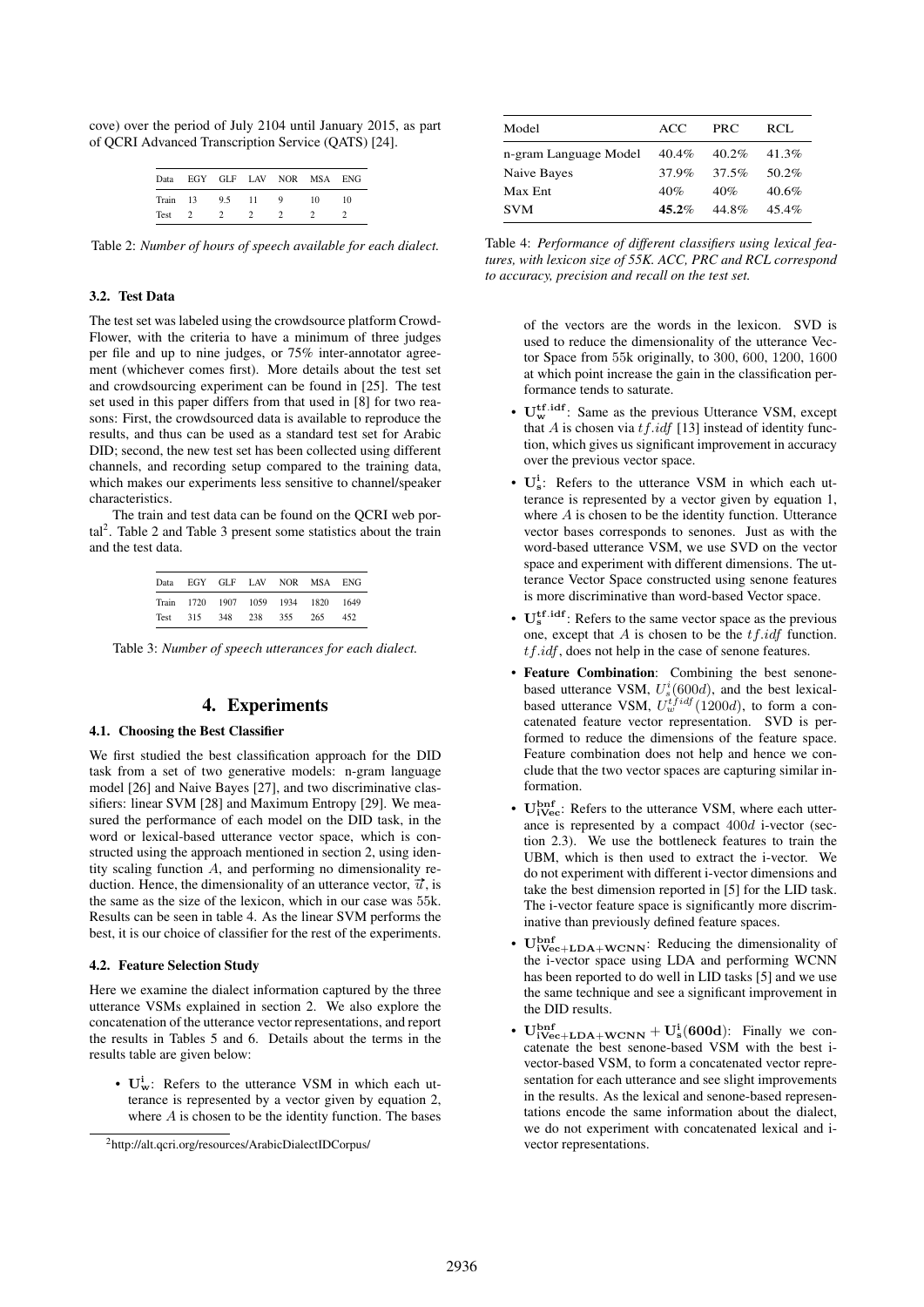|                                          | $d = 300$ |      |      | $d = 600$ |      | $d = 1200$ |      |      | $d = 1600$ |      |      |      |
|------------------------------------------|-----------|------|------|-----------|------|------------|------|------|------------|------|------|------|
|                                          | ACC       | PRC  | RCL  | ACC       | PRC  | RCL        | ACC  | PRC  | RCL        | ACC  | PRC  | RCL  |
| $U_w^i$                                  | 38.3      | 41.9 | 39.4 | 41.7      | 44.1 | 42.8       | 42.9 | 45.6 | -44        | 42.9 | 45   | 43.8 |
| $\mathbf{U}^{\text{tfidf}}_{\mathbf{w}}$ | 43.3      | 42.7 | 43.5 | 44.6      | 44   | 44.9       | 45.5 | 45.1 | 45.8       | 21.9 | 20.9 | 21.9 |
| $\mathbf{U}_{\mathbf{e}}^{\mathbf{i}}$   | 45.2      | 44.8 | 45.9 | 45.8      | 45.1 | 46.5       | 45.2 | 44.7 | 45.8       |      |      |      |
| $U_{\rm e}^{\rm tfdf}$                   | 44        | 43.9 | 44.7 | 44        | 44.2 | 44.6       | 43.9 | 44   | 44.3       |      |      |      |
| <b>Feature Combination</b>               | 44.8      | 44.2 | 45.6 | 44.1      | 43.4 | 44.8       | 44.8 | 44.1 | 45.4       |      |      |      |

Table 5: *Accuracy, Precision and Recall for different senone and lexical feature based Vector Spaces.* d *is the dimensionality of the Vector Space. Boldfaced numbers are the best accuracy for the corresponding vector space, for a corresponding vector space dimensionality* d*. A detailed explanation of feature spaces is given in the feature selection study (section 4.2)*

| <b>Feature Space</b>                        | $\mathbf d$ | ACC PRC  |      | RCL. |
|---------------------------------------------|-------------|----------|------|------|
| $U_{iVec}^{bnf}$                            | 400         | 55.3 61  |      | 55.9 |
| $\mathbf{U}^{\rm bnf}_{i\rm{Vec}+LDA+WCNN}$ | 4           | 58.5     | 623  | 58.9 |
| $\mathbf{U^{bnf}_{iVec+LDA+WCNN+LNORM}}$    | 4           | 58.7     | 61.9 | 59.3 |
| $\rm U^{bnf}_{iVec+LDA+WCNN} + U_s^i(600d)$ |             | 604 59.2 | 62.7 | 59.5 |

Table 6: *Accuracy, Precision and Recall for different i-vector based feature spaces.* d *refers to the dimensionality of the Vector Space. A detailed explanation of feature spaces is given in the feature selection study (section 4.2).*

|  | Table 7: Confusion Matrix for DID. |  |
|--|------------------------------------|--|
|  |                                    |  |

#class 439 217 424 283 199 RCL 70.2% 45.7% 57.2% 78.1% 46.8%

### 4.3. One Vs All classification (Sanity Check)

We constructed a senone-based utterance VSM (section 2.1) based on 20 hours of speech; 10 hours English (which we got from [30]) and 10 hours Arabic (randomly sampled from our training data, section 3). Binary classification (English vs Arabic) using an SVM classifier, was then performed and it yielded 100% accuracy on the 1.5 hour test set. The reason to choose the senone-based feature space and not the i-vector-based feature space for classification is to avoid channel mismatch, as the English data came from a different source domain. We did a similar experiment to classify MSA versus all dialectal Arabic and again obtained 100% classification accuracy.

#### 4.4. System Output Combination

We fused the scores of the best senone system and the SVMbased i-vector system. In the fusion steps, the original scores of each system were normalized and combined using the same fusion weights for both systems. This approach yielded a final accuracy of 60.2%, which is the best performance we achieved. One explanation for this gain is that the error patterns for the two feature spaces are quite different, and we were able to confirm that by analyzing the confusion matrix for each system.

### 5. Discussion

We infer from the confusion matrix in Table 7 that GLF and LAV are the most confusable dialect pair. We believe that this is related to the greater lexical similarity between these two dialects (see Table 1). Note, the confusion matrix is from the best DID system. We borrowed Table 8 from previous work [25] on the test set, which shows the amount of time the same speakers switch between dialect and another (mainly MSA, and their own native dialect). For example, in the second row of Table 8, there are 200 samples from potential Gulf speakers. After manually labeling, there were 106(53%) segments labeled as MSA,

 $82(41\%)$  validated as GLF,  $8(4\%)$  as LAV, and 4 segments were not identified with enough confidence to be considered. This means more than 50% of the random GLF speakers data is infact MSA speech segments. This is strong evidence for the amount of code-switching between one dialect and MSA from the same speaker.

EGY GLF LAV MSA NOR Total Truth PRC EGY 221 15 57 13 9 315 50.3% GLF 45 121 82 12 5 265 55.8% LAV 74 43 199 18 14 348 46.9% MSA 19 17 20 218 5 279 77% NOR 80 21 66 22 166 355 83.4%

| Expected Dialect EGY GLF LAV |     |     |     | <b>NOR</b> | MSA |
|------------------------------|-----|-----|-----|------------|-----|
| EGY                          | 65% |     |     |            | 32% |
| GLF                          |     | 41% | 4%  |            | 53% |
| LAV                          | 1%  | 1%  | 53% |            | 39% |
| <b>NOR</b>                   | 1%  |     |     | 69%        | 28% |

Table 8: *Expected dialect of each speech segment from particular dialectal speakers.*

# 6. Conclusions

This paper presents our efforts on automatic dialect identification for Arabic broadcast speech. We have demonstrated a dialect classifier with an accuracy of 60.2% using system combination. We also achieved 100% accuracy on two binary classification tasks; MSA vs Dialectal Arabic and English vs Arabic. We studied the potential code-switching pattern in our classifier and its correlation with the manual annotation. Further work for this research is to study the code-switch between MSA and dialectal Arabic without considering speaker diarization or silence between speech segments in what can be called dialect diarization. We shall also study deep neural network approaches of classification to learn a more complex non-linear decision boundary.